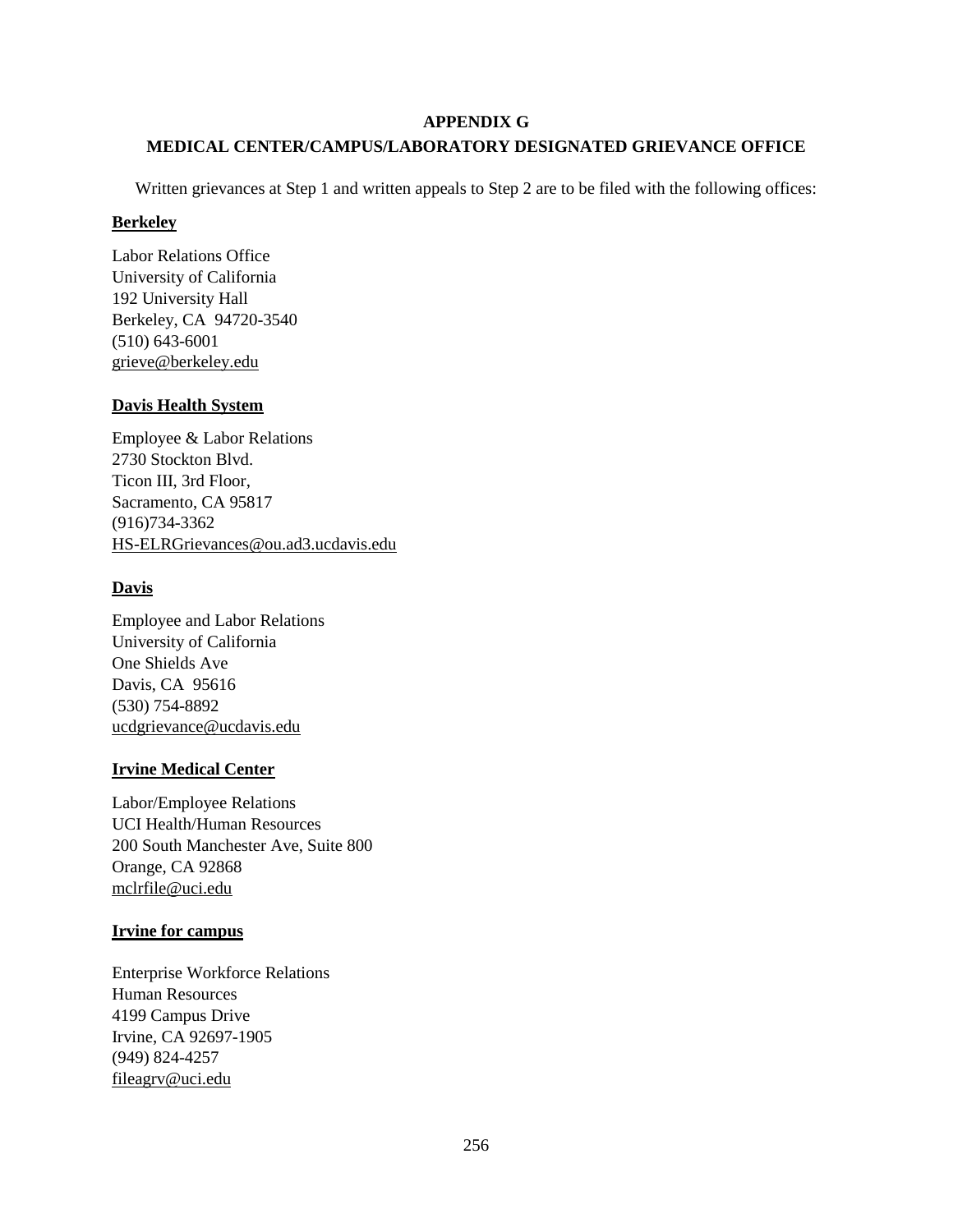#### **Los Angeles Medical Center**

Employee and Labor Relations University of California 10920 Wilshire Blvd., Suite 400 Los Angeles, CA 90024-6504 [UCLAHealthLaborRelations@mednet.ucla.edu](mailto:UCLAHealthLaborRelations@mednet.ucla.edu)

#### **Los Angeles**

Employee and Labor Relations University of California 10920 Wilshire Blvd., Suite 200 Los Angeles, CA 90024-6504 (310) 794-0860 [Labor.relations@chr.ucla.edu](mailto:Labor.relations@chr.ucla.edu)

## **Merced**

Mailing: Employee & Labor Relations University of California, Merced 5200 North Lake Road Merced, CA 95343 (209) 228-8247 [laborrelations@ucmerced.edu](mailto:laborrelations@ucmerced.edu)

Physical: 767 East Yosemite Suite A/B Merced, CA 95340

## **Riverside**

Employee and Labor Relations Office University of California 1223 University Avenue Suite 200 Riverside, CA 92521 (951) 827-3641 [grievances@ucr.edu](mailto:grievances@ucr.edu)

## **UC San Diego Health System**

Labor Relations 200 W. Arbor Drive #8912 San Diego, CA 92103-8912 (619)471-0495 [HS-laborrelations@ucsd.edu](mailto:HS-laborrelations@ucsd.edu)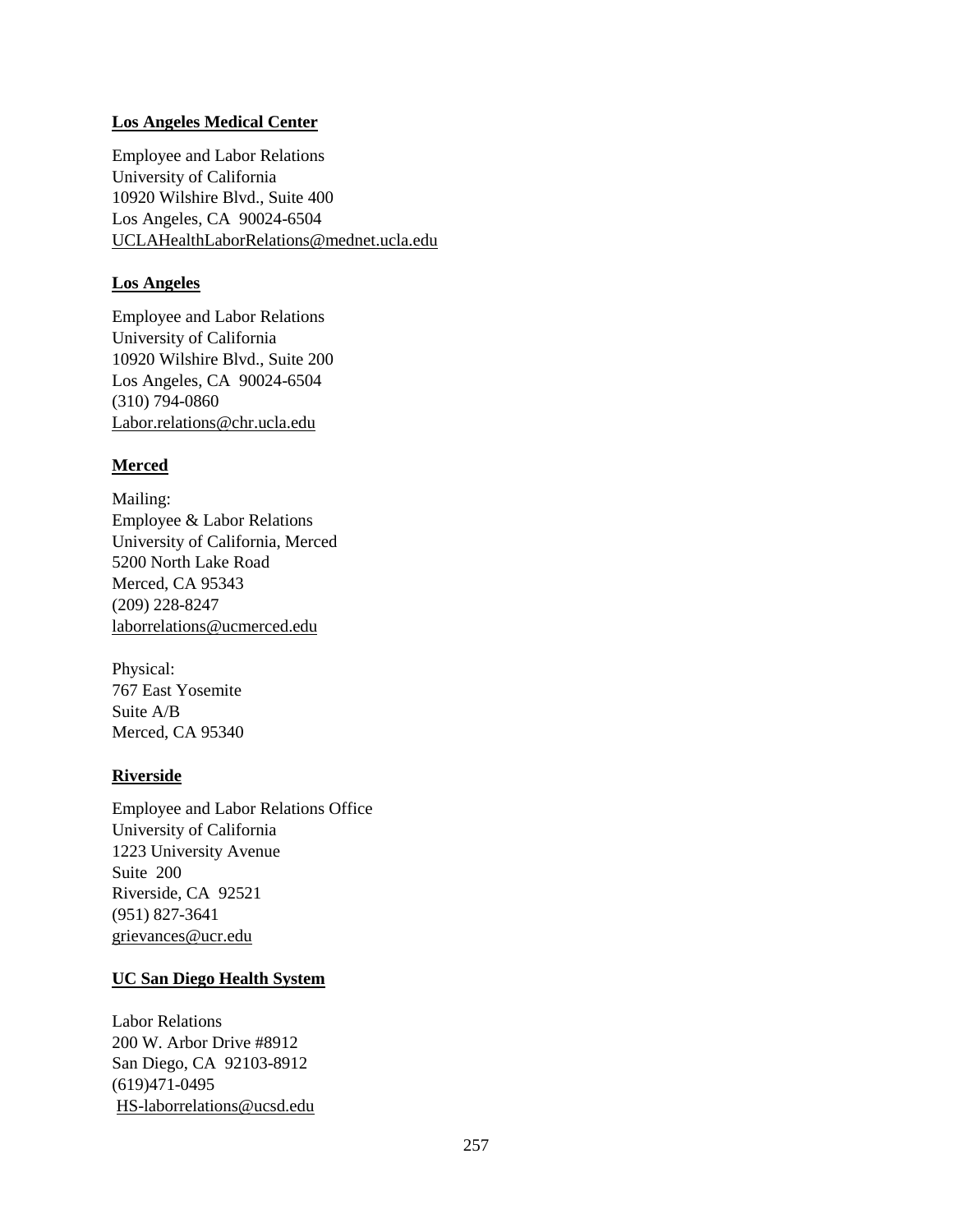Physical: UC San Diego Health Human Resources Labor Relations 1450 Frazee Road, Suite 500 San Diego, CA 92108 (619)471-0495

#### **San Diego**

Mailing: Labor Relations University of California 9500 Gilman Drive Mail Code 0921 La Jolla, CA 92093-0921 (858) 534-2810 [laborrelations@ucsd.edu](mailto:laborrelations@ucsd.edu)

Physical: Torrey Pines Center, South 10280 North Torrey Pines Road Suite 265 La Jolla, CA 92037

#### **San Francisco Medical Center & Campus**

Labor & Employee Relations University of California 3360 Geary Boulevard Suite 301 San Francisco, CA 94188-3324 (415) 353-4170 [ELR@ucsfmedctr.org](mailto:ELR@ucsfmedctr.org)

#### **Santa Barbara**

Employee and Labor Relations University of California 3101 SAASB Building Santa Barbara, CA 93106 (805) 893-4119 [laborrelations@hr.ucsb.edu](mailto:laborrelations@hr.ucsb.edu)